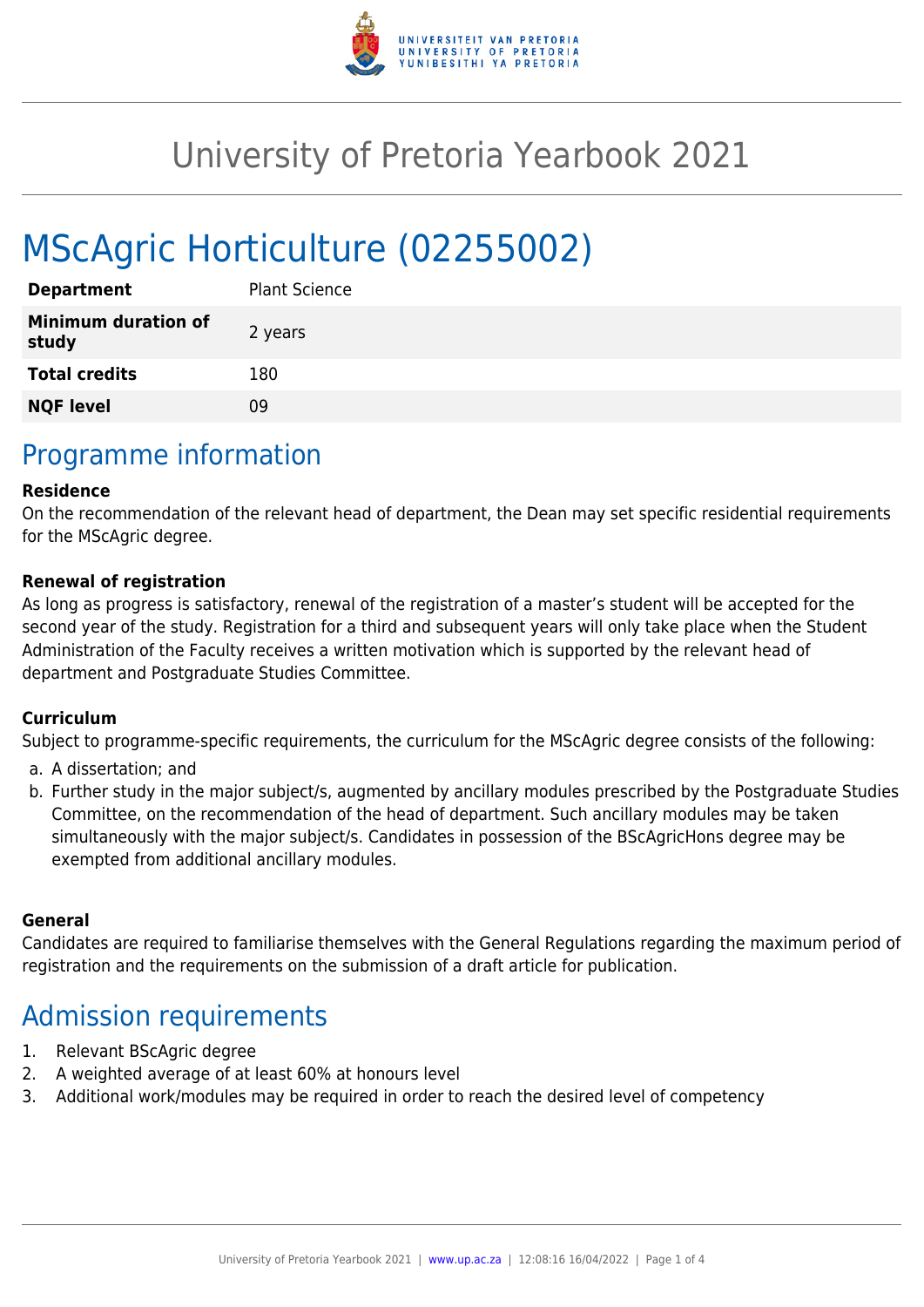

## Other programme-specific information

**Note**: Depending on the academic background of the student and the chosen area of study, it may be required of the student to do additional coursework.

## Examinations and pass requirements

- i. The examinations in the ancillary modules should be successfully completed prior to, or simultaneously with, the examinations in the major subject/s, unless the Faculty Board decides otherwise.
- ii. General Regulation G.12.2 applies to the calculation of marks.
- iii. In order to obtain the MScAgric degree, the candidate must pass all prescribed modules, including the examination in the major subject/s, as well as the dissertation.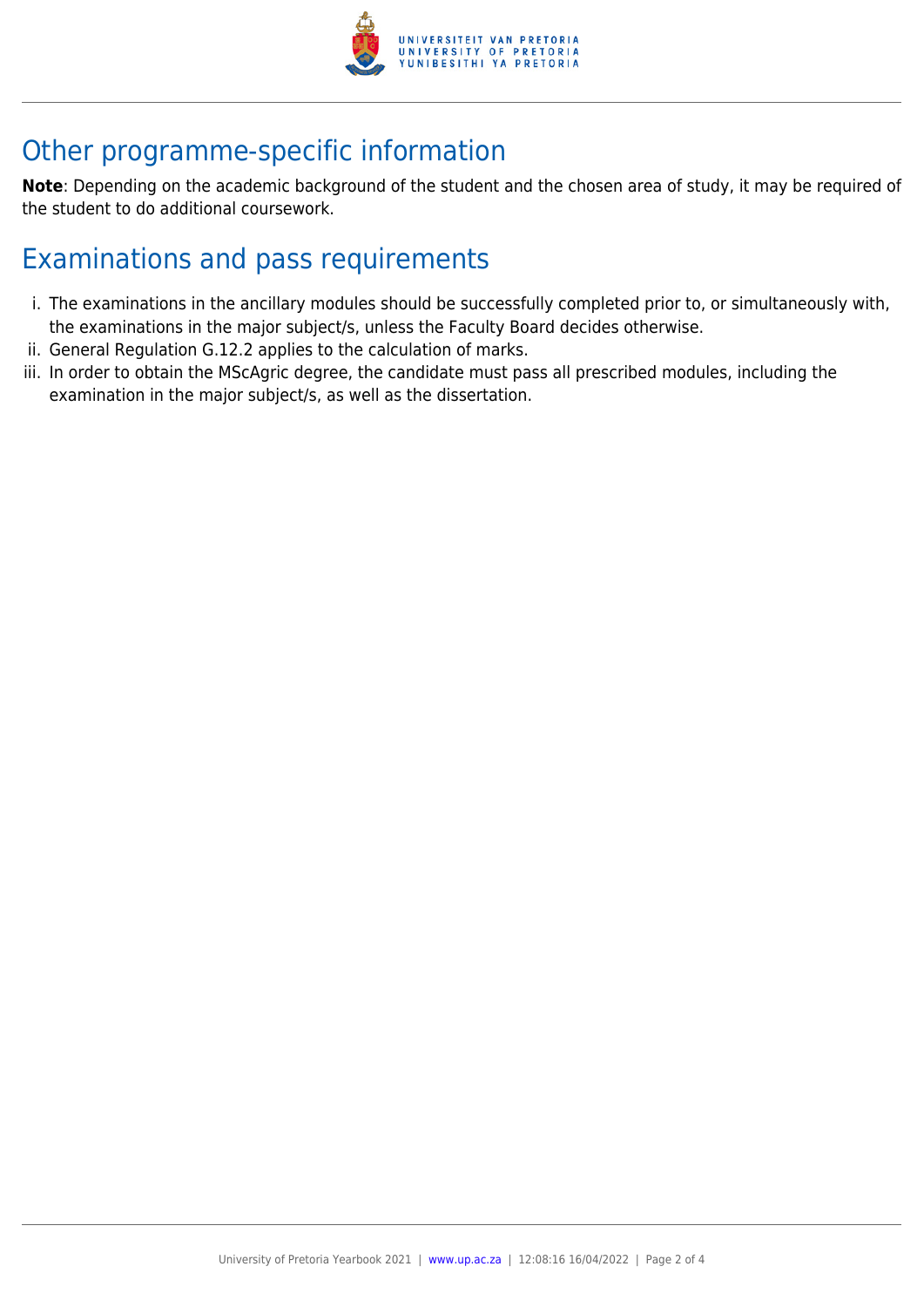

### Curriculum: Year 1

**Minimum credits: 180**

### **Core modules**

### **Dissertation: Horticultural science 890 (TBK 890)**

| <b>Module credits</b>         | 180.00                                |
|-------------------------------|---------------------------------------|
| <b>NQF Level</b>              | 09                                    |
| <b>Prerequisites</b>          | No prerequisites.                     |
| <b>Language of tuition</b>    | Module is presented in English        |
| <b>Department</b>             | Department of Plant and Soil Sciences |
| <b>Period of presentation</b> | Year                                  |

#### **Module content**

This module involves the development, presentation and approval of a research proposal, the execution of the research project, and the writing up and presentation of the research results. In addition to the dissertation, the student is also expected to compile a concept research paper for publication in a peer-reviewed UP accredited scientific journal.